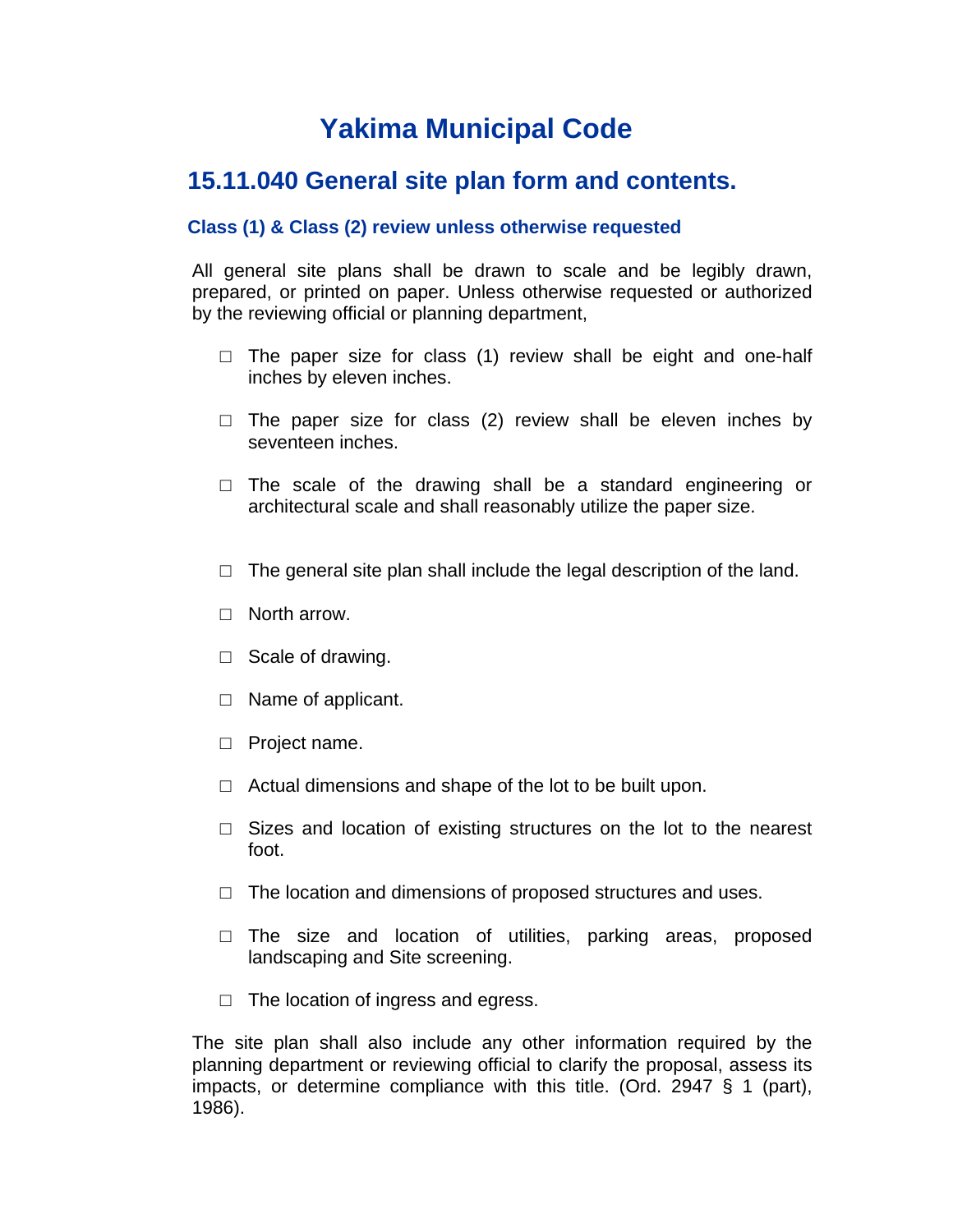### **15.11.050 Detailed site plan form and contents.**

#### **Class (3) review**

All detailed site plans shall be drawn to scale and be legibly drawn, prepared, or printed on paper. Unless otherwise requested or authorized by the planning department.

- $\Box$  The paper size shall be eleven inches by seventeen inches or larger. The scale of the drawing shall be a standard engineering or architectural scale and shall reasonably utilize the paper size. Where necessary, the plan may be on several sheets accompanied by an index sheet showing the entire site.
- $\Box$  The boundaries of the site.
- $\Box$  Names and dimensions of all existing streets bounding or touching the site.
- $\Box$  The location, shape, size, height and types of all existing and proposed structures and the boundary lines of all proposed and existing lots, tracts, and easements.
- □ Proposed location and dimension of "common open space".
- □ Existing and proposed utilities, streets, access easements, and dedication of property.
- $\Box$  Location, dimension, and design of off-street parking facilities, showing points of ingress to and egress from the site.
- $\Box$  All major physiographic features, such as railroads, drainage canals and shorelines, on or abutting the site.
- $\Box$  Existing topographic contours at intervals of not more than five feet, together with proposed grading and drainage plans.
- □ Proposed land uses and densities.
- $\Box$  Pedestrian and vehicular circulation pattern.
- $\Box$  Existing and proposed landscaping and Site screening.
- $\Box$  Existing sewer lines, water mains, and other underground facilities within and adjacent to the development.